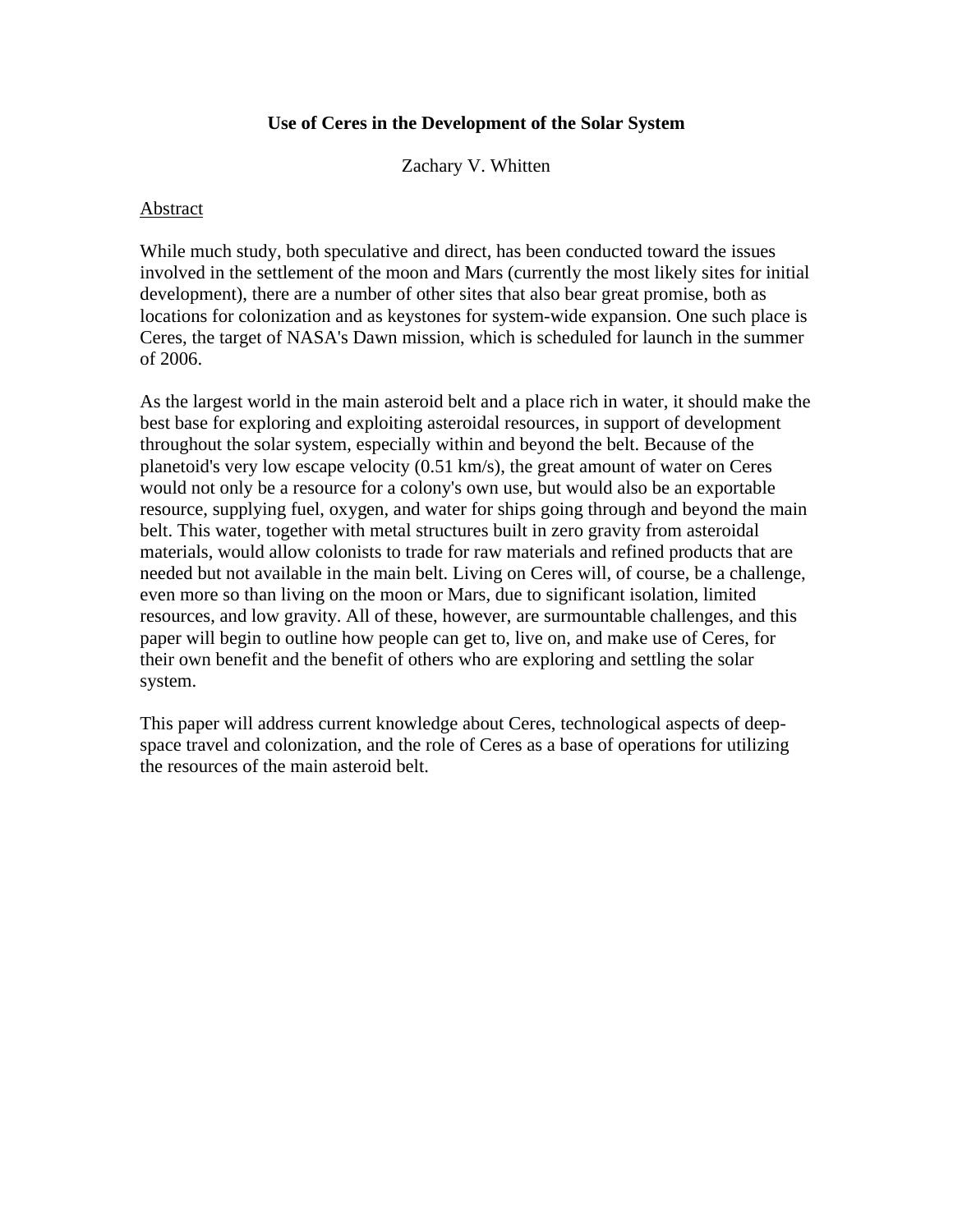### **Introduction**

Humans have traveled into space numerous times over the past 45 years, but none to stay. That may well change in the near future, with pioneers establishing outposts in orbit, on the Moon, or on Mars. The goals may be one or more of many possible, including conducting scientific research, developing economic opportunities, or bolstering national pride. The settlements may be highly reliant on, or relatively independent of, Earth. Success, especially for more independent communities, will require sufficiently diverse and abundant resources.

If the frontier is opened, many of those looking to move out into it will be those looking for a place to be, both figuratively and literally. Those who emigrate from Earth will do so because, for whatever reason, they are not satisfied with life as it is; they will seek something more, something better. Some will be "freelanders", those for whom freedom to live as one would and a land from which to derive one's living are intertwined concepts; for these, independence is necessary to success, because to be materially, politically, or otherwise dependent would be a tenuous existence, excessively subject to forces beyond one's control. For such people, the resources of a potential site for settlement are critical. Mars is a far better location in this regard than either the Moon or free space, but it is not the only one. Another is Ceres, the largest of the Main Belt asteroids. This paper is a brief presentation of some ideas relating to the settlement of Ceres.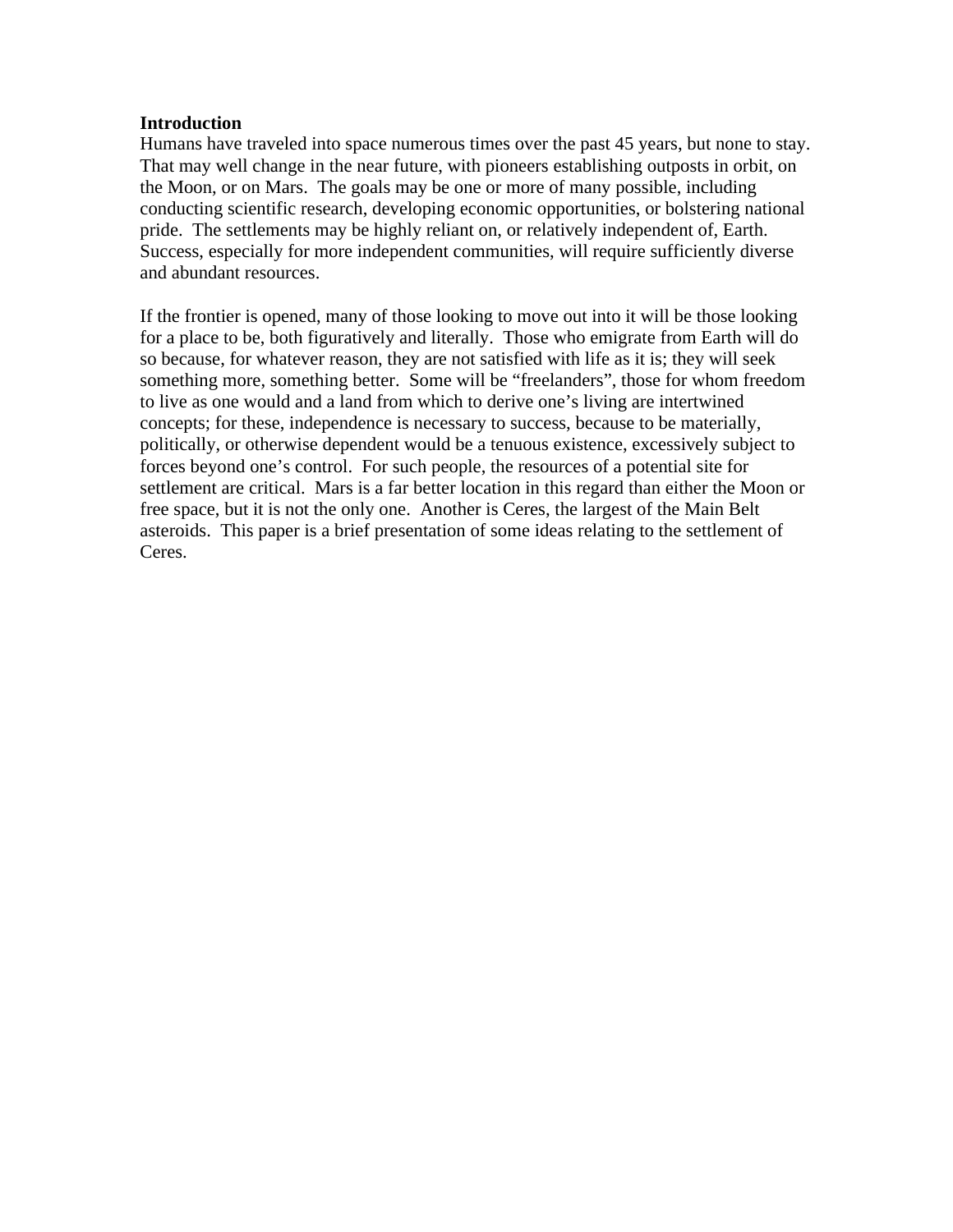# **Current knowledge of Ceres1**

Since the submission of the abstract for this paper, the Dawn mission has been both cancelled and renewed. Scheduled for launch in 2007, its arrival at Ceres (about nine years later) should vastly expand our knowledge of this minor planet.

# Orbit

The orbit of Ceres has a perihelion of 2.54 AU, an aphelion of 2.99 AU, and an inclination of 10.6 degrees. The orbital period is 1,680 Earth-days (4.6 Earth-years).

# Day

The Cererian day is just over nine hours long.

# Size

Ceres is fairly spherical, with a diameter of greater than 900 km. The surface area, therefore, is greater than 10 million square kilometers (approximately the combined area of France and Spain). Ceres, at  $9.5*10^{\circ}20$  kg, contains about a third of the mass in the main belt, which totals less than 5% of the mass of Earth's moon. The surface gravity is  $0.27 \text{ m/s}^2$  (a little less than 3% of Earth's), and the required escape velocity is only 0.51 km/s.

# Composition

Ceres is spectrally described as a G-type asteroid, a form of carbonaceous asteroids. It likely has a differentiated interior, with a rocky core and an icy mantle. It may have a thin atmosphere.

# **Origins**

The Dawn mission is so named because, compared to more dynamic bodies like Earth and Mars, Ceres and other asteroids are relatively unchanged since the formation of the solar system.

 $\overline{a}$ 

<sup>&</sup>lt;sup>1</sup> Specific figures from Wikipedia.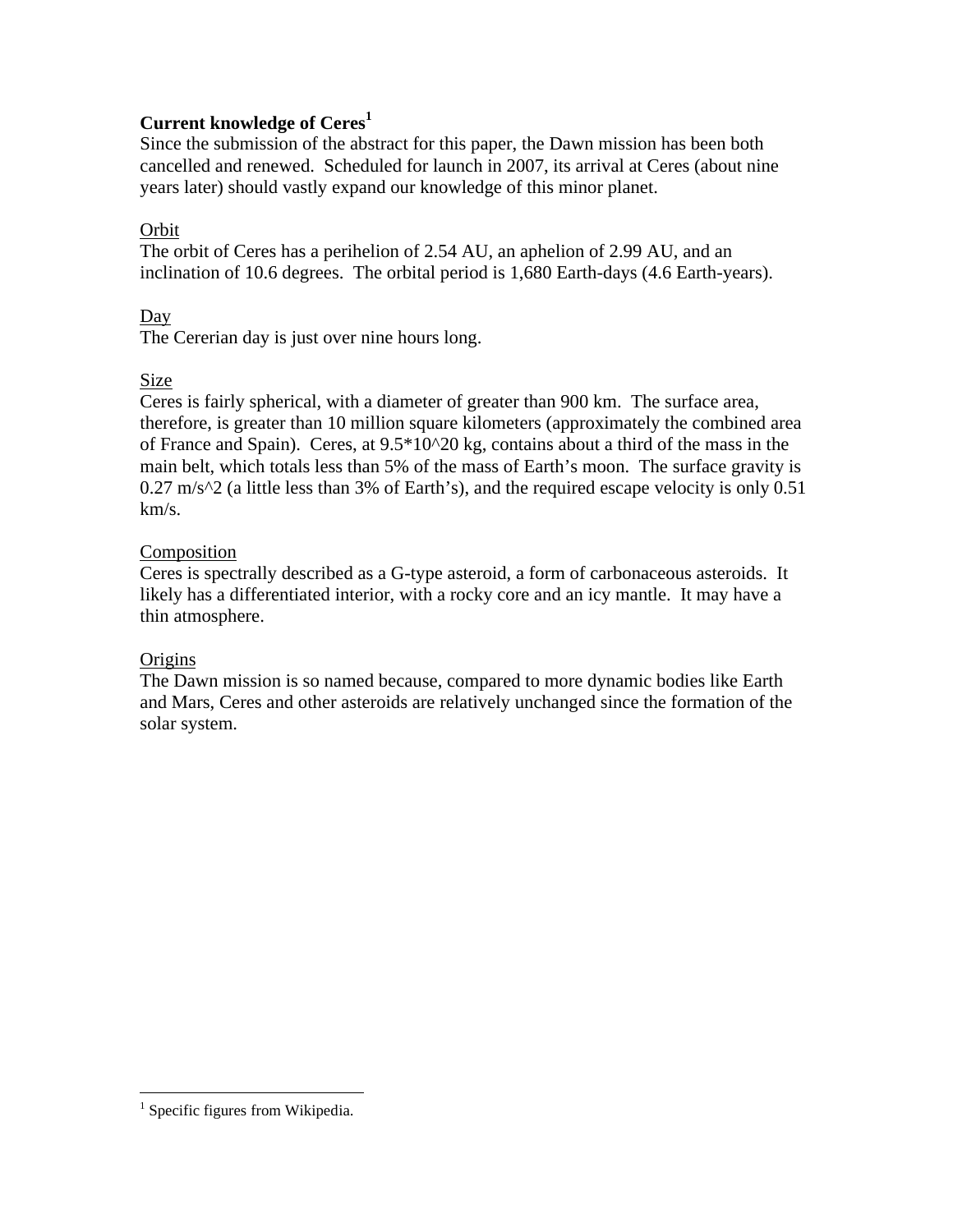### **Getting to Ceres**

Ceres' distance from Earth and Mars is relatively close, compared to any point in the outer solar system, but far enough that settlers would be preferable to itinerant workers.

### From Earth

It has been remarked that low earth orbit is halfway to anywhere in the solar system. While imprecise, the principle remains that getting into space is the first big hurdle to getting anywhere else in the system. The lower the cost to LEO, the more affordable everything in space becomes.

In spaceflight, direct travel has many advantages, and so the best way to get from Earth to Ceres is to go to Ceres, without waypoints (be it station, moon, or planet) in between.

### From Mars

With the escape velocity for Mars being less than half of that for Earth (5.027 km/s) versus 11.186 km/s), a Martian civilization would have a significant advantage in its ability to conduct trade with other locales in the solar system, including Ceres.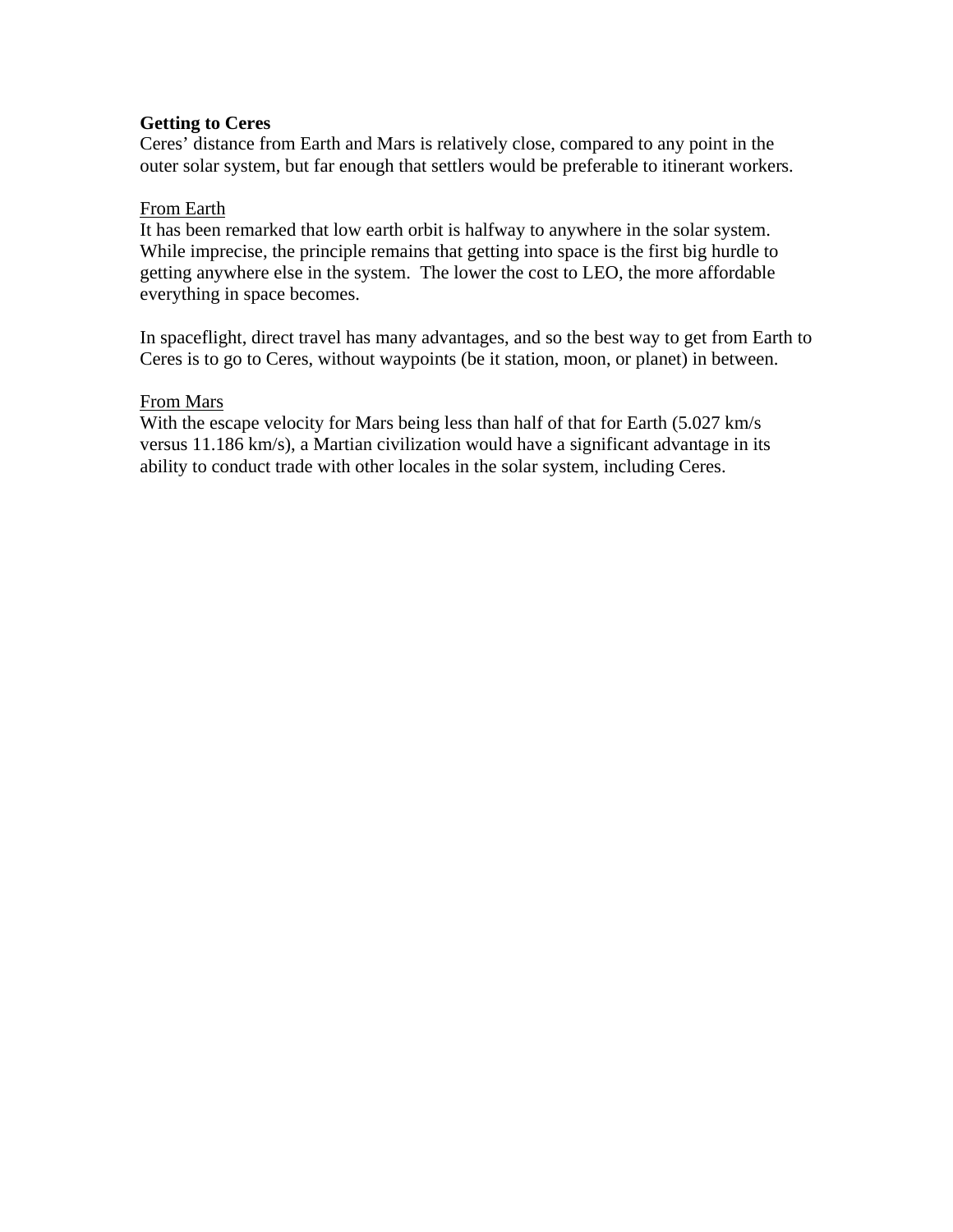### **Living on Ceres**

The technology needed to settle on Ceres is, for the most part, is the same as that needed to settle most worlds in the solar system. Particular environments will dictate particular requirements, but the development work needed to open one world, such as Mars, to settlement, can open many more, especially if there is an emphasis on creating a "Conestoga" level of technology. Just as the Conestoga wagon was used by pioneers in many different environments during the settlement of the American West, so too can habitats and other technologies be designed to serve throughout the solar system. An open architecture would allow for modular components to be interchanged according to differing needs (for example, a Mercury-bound craft would use solar power, whereas one that headed for Titan would use nuclear power, instead). Simplification and standardization, where possible, would give colonists a greater ability to modify and adapt the technologies as necessary; this is the antithesis of the reinventing-the-wheel approach that led to Apollo 13 having incompatible carbon dioxide filters in its lunar and command modules.

### Energy

Energy is crucial to survival and growth anywhere. Energy on and about Ceres will come from one of three sources: solar, chemical, and nuclear.

At aphelion, Ceres is about three times as far from the sun as the Earth is, meaning that sunlight would be a little more than  $150 \text{ W/m}^2$ , a ninth of its intensity at 1 AU (over 1360 W/m $\textdegree$ ). Photovoltaic panels would have some use, but would be more difficult to produce locally than heat engines using parabolic reflectors. Despite the diminished strength of sunlight in the Main Belt, such solar engines would have a number of advantages over such devices on Earth: abundant metal resources provide the materials, low (or no) gravity simplifies the construction, and low temperatures improve the operation.

The significant water resources of Ceres and other asteroids can provide the hydrogen and oxygen to power ships, rovers, habitats, and more. Obviously, another energy source would be required to get the hydrogen and oxygen into a usable form, but once processed, the chemical fuel has certain advantages over other energy sources; for example, the storage of hydrogen and oxygen would be easier than storing electricity via batteries.

Nuclear power will likely be an important initial source of power, such as that provided by radioisotope thermoelectric generators (RTG's) onboard the original habitats. Over the long term, manufacturing the technology and mining the fuel may each present serious difficulties to the expansion of nuclear power in the Main Belt.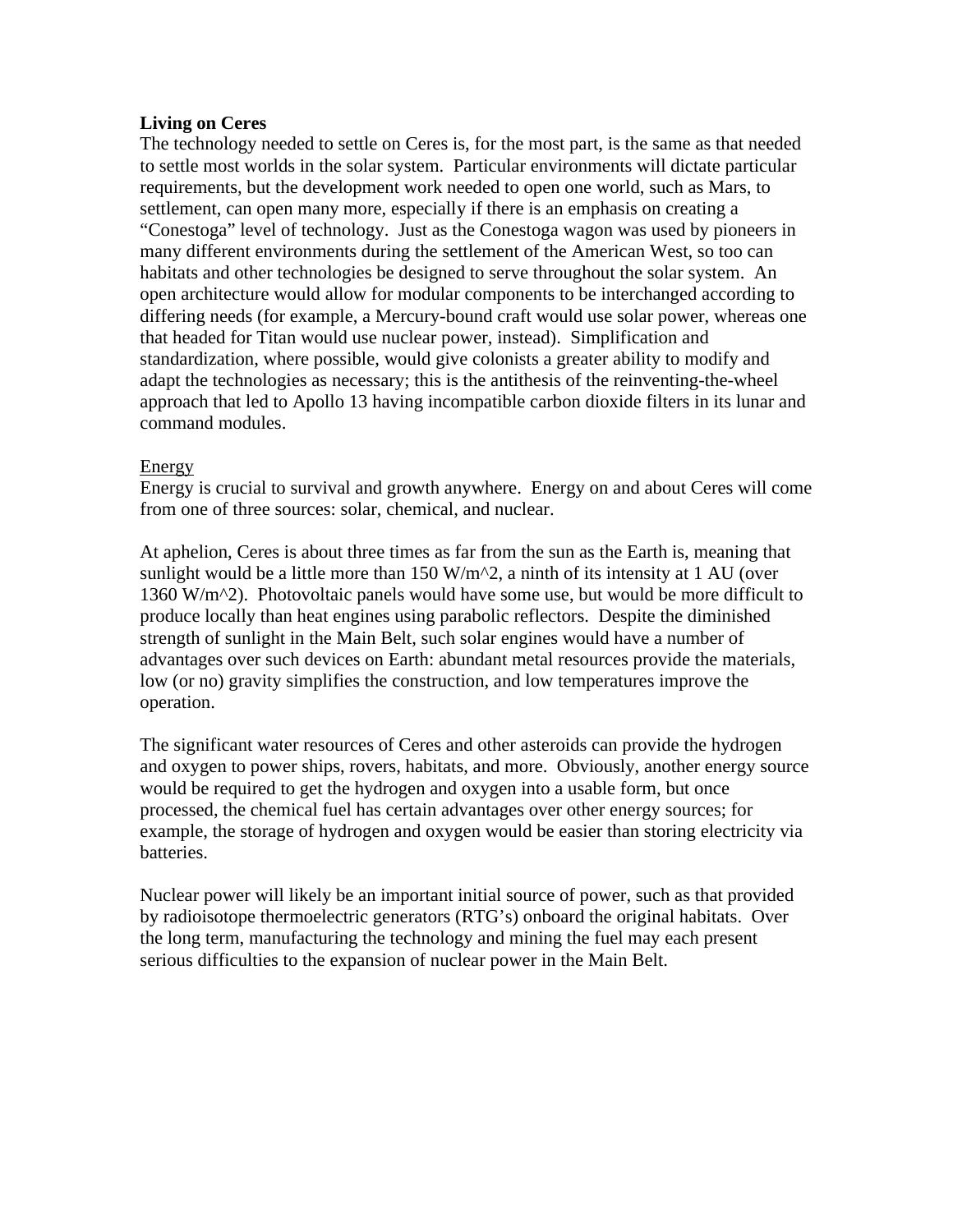### Shelter

The initial shelter, of course, will be provided by the habitats that the first settlers arrive in (as well as those that might precede/follow, unmanned).

Growth of the settlement will be facilitated through the use of locally or regionally available materials. On Ceres, the surface might be covered with regolith, solid rock/ice, or a mixture. A solid surface could allow for excavated structures, as well as built structures using excavated materials. A regolith surface could be used in "sandbag" type structures, or, perhaps, provide raw material (i.e., carbon) for processed forms (i.e., carbon-fiber rods and sheets). Regionally available material includes, most importantly, iron and other metals from elsewhere in the main belt. A metallic asteroid 10 m in diameter contains over 500 m^3 of material, enough to build a 5 m diameter tube, with walls 2 cm thick, over 1500 m in length.

# Air

Abundant water means a ready source for oxygen, and carbon would also be at hand on a carbonaceous surface, but other atmospheric components would be more difficult to come by. Nitrogen, which constitutes 77% of Earth's atmosphere, would be hard to acquire.

The treatment of air is integral to the food supply, because the carbon that humans and other animals exhale (in carbon dioxide) is that which the plants sequester in their tissues, and which will then be consumed or otherwise degraded.

# Water

The mantle of Ceres has, perhaps, as much as 200 million cubic kilometers of water, which is more than four times the amount of fresh water on Earth. Despite this abundance, water recycling would still be a key technology, as it would be on drier worlds (such as Earth's moon), because it would be integral to air, food, and other systems.

# Food

Food, for the most part, would mean plant material, due to the inefficiencies and other difficulties of growing food for animals and animals for food. "Greenhouses" could be on the surface, taking advantage of natural light, or buried, benefiting from additional insulation. The effect of a nine-hour day on plant growth is a (seemingly) unexplored topic.

Animals raised for food would tend to be small, such as trout, rabbits, and chickens. Besides food, these animals would ideally have other uses as well, such as recycling plant waste (such as converting straw to rabbit pellets) or providing other resources (such as leather for clothing).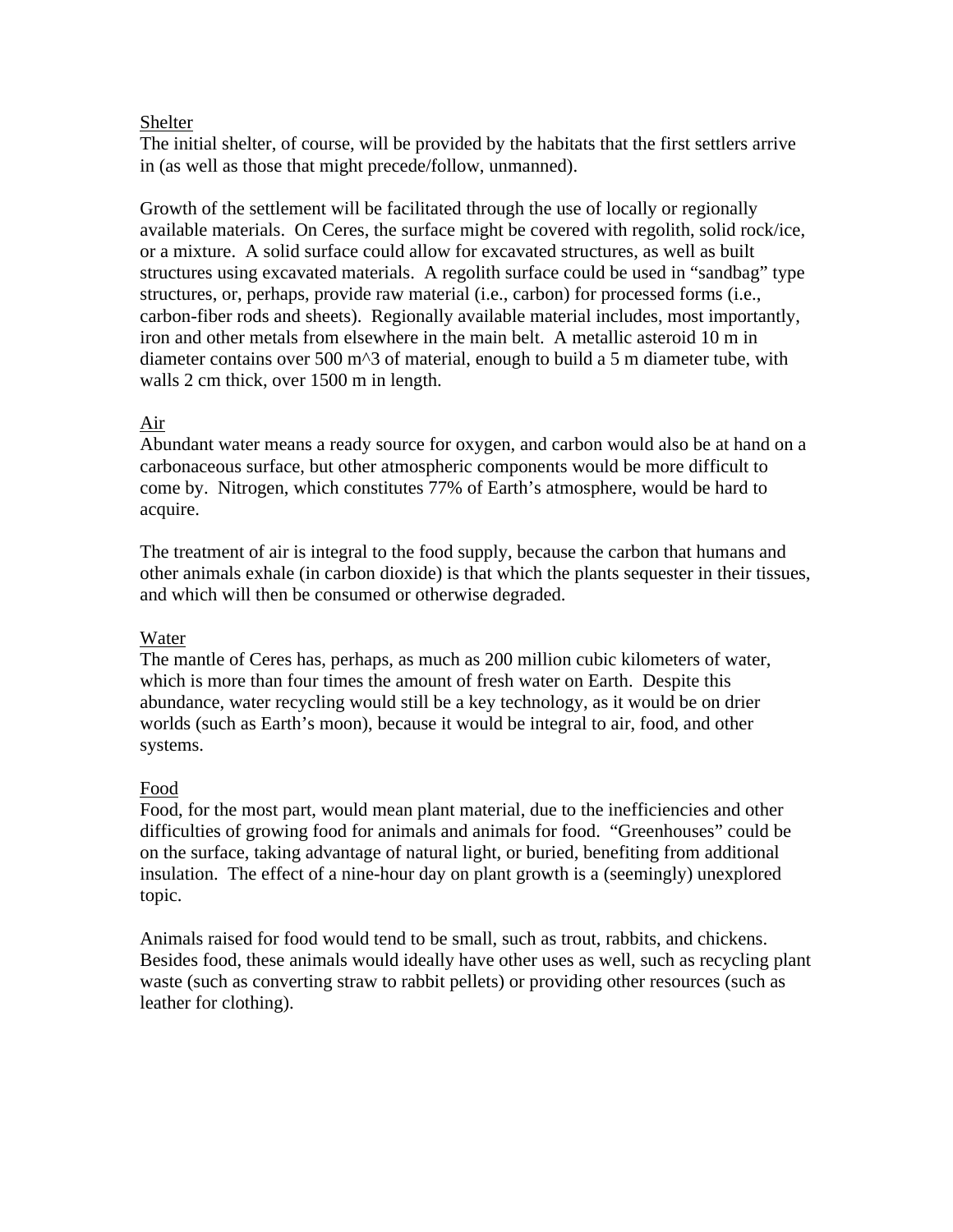### **Gravity**

While settlers could initial deal with Ceres' low gravity (<3% of Earth's) by means of exercise and other strategies that have been employed by astronauts in Earth orbit, in the long term, new approaches are needed.

The use of "doughnut trains" is one approach. Surface or subsurface habitats could be constructed to run on a circular track that is angled inward, so that as the habitat moves around, the occupants experience the reactive centrifugal force as if they were in a higher-gravity environment, which could be set to approximate the gravity of Mars, the Earth, etc. The habitat would be built to cover the whole track, and so form a continuous loop. It is similar to various proposals for orbital colonies, but does not need to include all of the living space: settlers might spend only half of their time in the train, with the rest being in low-g work environments elsewhere about the surface, such as in greenhouses, shops, and mines.

Permanent Cererians are preferable to temporary workers from Earth (or other higher-g environment), in that settlers would only need to maintain their health for their environment, whereas a worker planning to return to a higher-g world would need to work at keeping up sufficient muscle mass, bone density, and so on for that more stressful environment.

## Radiation

Radiation in hard space is a significant concern. Being on a planetary surface (even a minor one) immediately cuts the radiation in half, because of the mass underfoot. Spending even half of one's time in a sufficiently buried habitat or other structure would halve the risk again. Ultimately, there will probably be an increased risk of death by cancer for settlers on Ceres (and elsewhere about the system), but this would be partially offset by a decreased risk of death by McDonald's, Mack trucks, and other terrestrial hazards.

# Bombardment

As with radiation, the risk from bombardment by micrometeoroid is halved by being on a planetary surface, and further reduced by spending time underground.

### Surface transport

Point to point surface transport may be by means of rovers, railways, or rockets. Rovers would offer more flexibility than railways, but if a particular route is traveled enough, the greater efficiency of a railway would make it the logical choice. The low escape velocity of the planetoid makes the concept of VTOL rocket transport attractive, particularly over longer distances.

# Spaceports

Launch from the surface to elsewhere, within or without the Main Belt, is facilitated by the low escape velocity (0.51 km/s). The low escape velocity, along with the thin-to-no atmosphere, also helps to make a space elevator a simpler proposition than on Earth.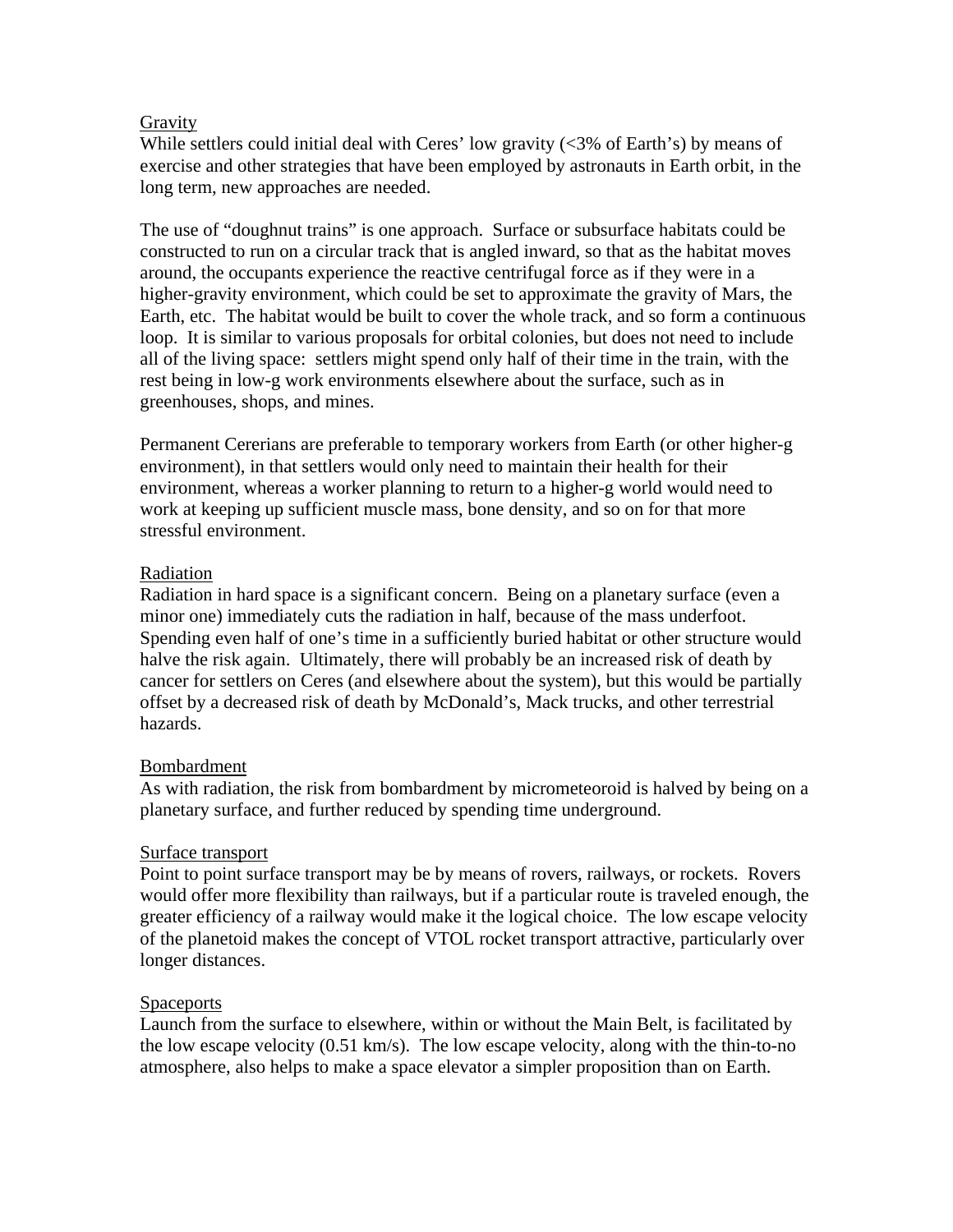### Worldhouse

Ceres has been suggested as a candidate for the worldhouse concept, which is the terraforming of a world by total enclosure. Certainly, the local life-sustaining environment(s), even if only beginning with a single habitat, would grow with the colony, but to cover 10 million square kilometers would be a far off proposition.

### **Culture**

Upon the opening of the frontier, various groups will move into it, sometimes cooperatively and sometimes independently. Mars, for instance, will likely have many different groups inhabiting it, due to its relative proximity to Earth and abundance of resources. What about Ceres, though? Further out and less resource rich, it will not attract the same attention as the red planet, potentially allowing the first group to inhabit the world to also be the only one. That group would benefit from cultural homogeneity, so that culture is a unifying, rather than a dividing element. If, however, more than one group does arrive at Ceres, even this little world has enough space to reasonably provide for a number of settlements. The risk of conflict is thereby increased, but there would be corresponding advantages, as well.